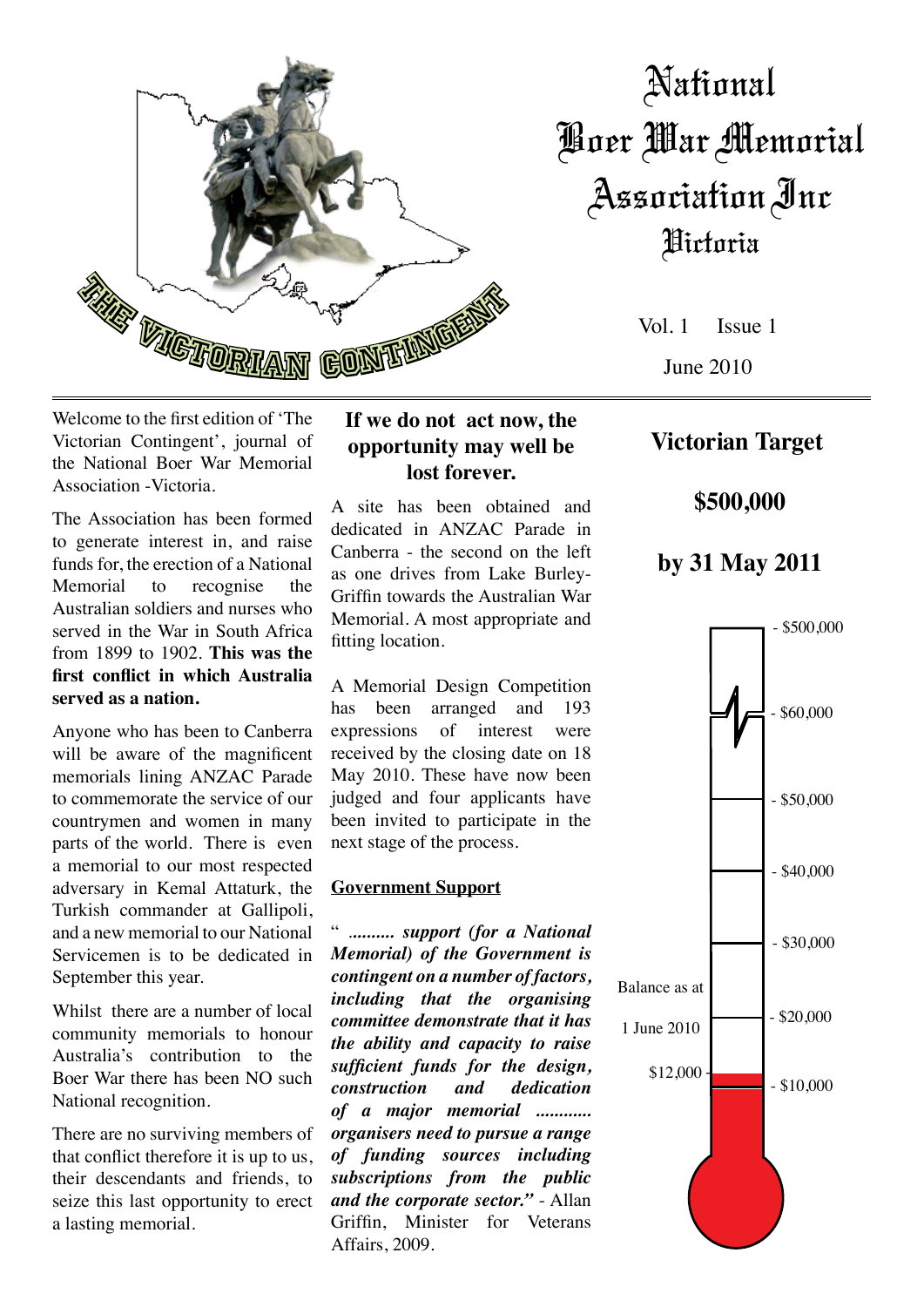## National Boer War Memorial Association Inc

(ABN: 29 293 433 202)

## Victoria

## Mail: P O Box 2006, Blackburn South, Victoria, 3130

Web Site: www.bwm.org.au

**Patron-in-Chief:** Her Excellency Ms Quentin Bryce AC, Governor-General of the Commonwealth of Australia **National Patron:** Air Chief Marshal Angus Houston AO AFC, Chief of Defence Force

| Chairman                                       | The Hon Michael Baden-Powell |  |  |
|------------------------------------------------|------------------------------|--|--|
| Deputy Chairman                                | Peter Wilmot                 |  |  |
| Secretary                                      | <b>Bill Woolmore</b>         |  |  |
| <b>Minute Secretary</b>                        | Pamela Hore                  |  |  |
| Treasurer                                      | George Ward                  |  |  |
| Committee                                      | Lt Col Ian George            |  |  |
|                                                | Paul Adams                   |  |  |
|                                                | Alasdair Billingham          |  |  |
|                                                | <b>Trevor Brooker</b>        |  |  |
|                                                | <b>Robert Dalton</b>         |  |  |
| Editor                                         | <b>Geoff Dare</b>            |  |  |
|                                                |                              |  |  |
| <b>Publicity Officer</b>                       | Peter Kemp                   |  |  |
|                                                | Dr Robin Drooglever          |  |  |
|                                                | Peter Maffey                 |  |  |
|                                                | <b>Terry Phillips</b>        |  |  |
|                                                | Neville Scantlebury          |  |  |
| Diana Wilmot<br><b>Promotional Merchandise</b> |                              |  |  |

## **Committee**

To promote the Association and assist in fund raising, the following items are available for purchase. Contact the Secretary at the above address. Please add \$2.50 for postage of badges, \$1 for sticker only.



#### **DISCLAIMER**:

Opinions and views expressed in editorial and contributed articles are those of the authors and are not necessarily those of the National Boer War Memorial Association (hereinafter called "the Association". The Editor reserves the right to publish abridged articles / special features due to space constraints. The Association and Editor of this Newsletter expressly disclaim all and any liability to any person, whether a member of the Association or not, who acts or fails to act as a consequence of reliance upon the whole or part of this publication. No responsibility is accepted by the Association for the accuracy of information contained in advertisements. Publication of any advertisement does not constitute endorsement by the Association of any product, nor warrant its suitability. Advertisements are published as submitted by the advertisers.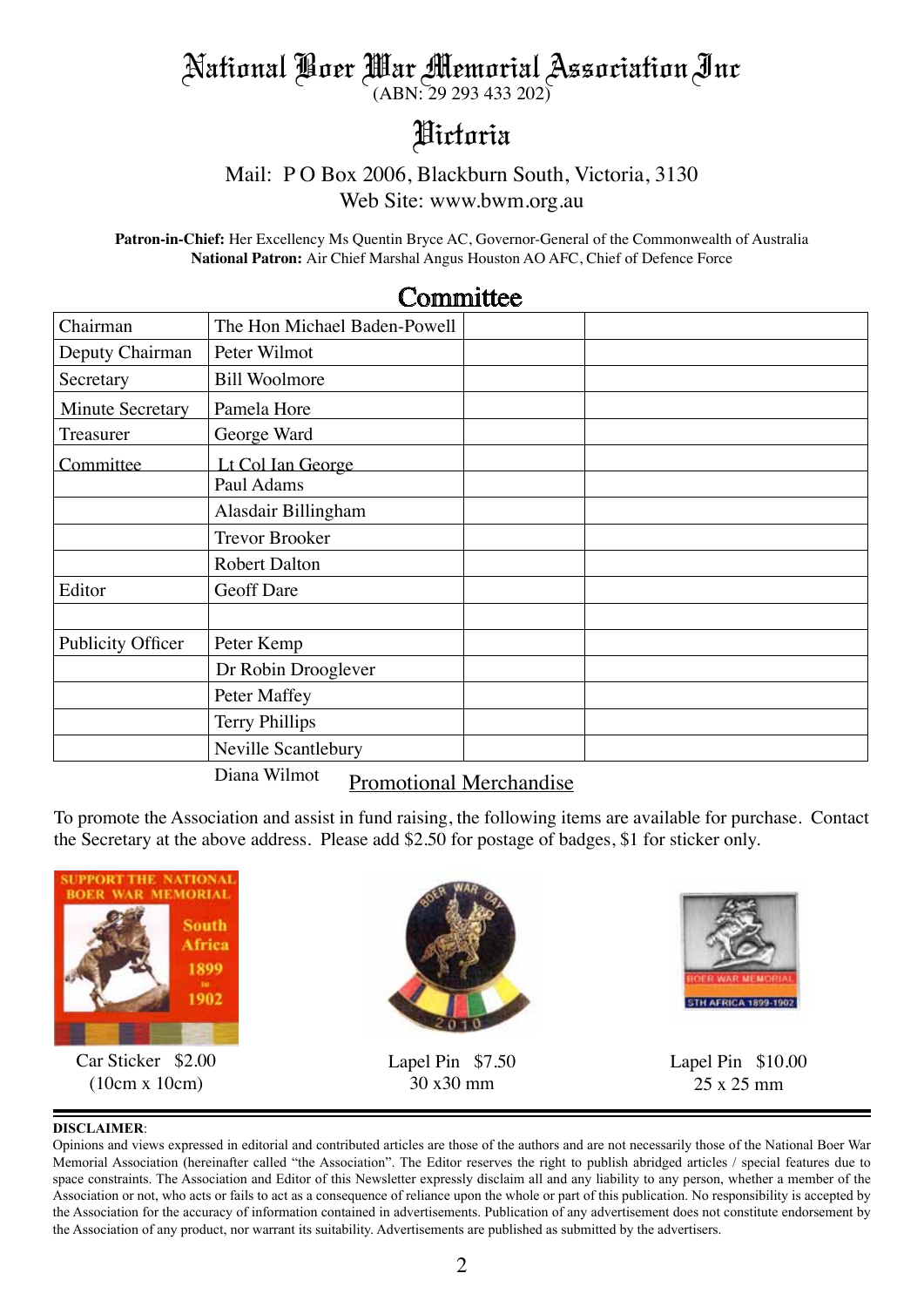Cont.from page 1

The project is estimated to cost approx. \$3,000,000 (ex GST) of which Victoria has been asked to raise \$500,000 and our target date is 31 May 2011.

#### **What you can do to help**

- 1. Send your donation today.
- 2. Purchase a badge or car sticker.
- 3. Become a Friend of the Victorian Association and be kept up to date with progress.
- 4. Spread the word tell your friends and business colleagues and particularly anyone you know who may have a Boer War ancestor.
- 5. Arrange for our presentation team to address your club or organisation.
- 6. Seek corporate sponsors these are a MUST in order that we can achieve our goal.

## **ANZAC Day**

The ANZAC Day march in Melbourne was a great success with approximately 74 people marching behind our banner. People came from across Victoria to show support for their forebears who participated in the Boer War between 1899 and 1902.

The reception of the marchers was amazing. The applause, photos and cheers made all present feel it was worth the effort.

New acquaintances were made and family stories exchanged with many expressing an interest in maintaining future contact.

#### **Boer War Day Commemoration**

at the Melbourne Shrine of Remembrance

A lot of hard work put in by an enthusiastic committee produced a well deserved result on Sunday 30th May when an estimated 400 people attended the Commemoration Service at the Shrine of Remembrance. The service was preceded by a short march along the Shrine forecourt lead by the Victoria Police Pipe Band. Amongst those who attended was 102 year old Mary Sadler whose father L/Cpl Abedi M Bourke served in South Africa with the 2nd VMR. Mary was determined to march the distance, and march she did, cheerfully waving off the vehicle which had been arranged to transport her.

Colonel Michael Annett CSC (Retd), CEO R.S.L. (Vic) opened the ceremony with the words: *"I welcome all descendents of our Boer War soldiers* 

#### *and nurses, their families and members of the public that wish to commemorate this day. We are gathered to honour their service, and all it has meant to Australia and especially to remember those who paid the supreme sacrifice"*.

The Honourable Michael Baden-Powell read messages from Her Excellency Ms Quentin Bryce AC Governor-General of The Commonwealth of Australia, our Patron in Chief and from Air Chief Marshall Allan Grant (Angus) Houston AO, AFC Chief of the Defence Force.

The Commemoration Address was delivered by Mr Tony Charlton.

A plaque to the memory of Boer War Veterans was unveiled by Jill Miles, great niece of Lieutenant (later Captain) Leslie Cecil Maygar VC, DSO of the 5th Victorian Mounted Rifles. This plaque will be placed at the base of a tree adjacent to the Shrine, at a ceremony to be held later this year.

The service closed with the firing of three rounds from a replica Boer War cannon.

## **Friends of the National Boer War Memorial Association Victoria**

Become a "Friend of the National Boer War Memorial Association - Victoria" for an annual subscription of \$20 (distinct from donations to the Memorial fund) due 1 July. For this you will receive 'The Victorian Contingent', by email or post, and be kept up to date on the progress of fund raising for the Memorial. 'Friends' social activities are also being considered. You are also invited to submit stories of your Boer War ancestor(s) for consideration for publication in this journal - contact the Editor

## **Fund Raising**

A major part of our campaign to raise funds consists of a team of speakers who address businessmen and community groups such as RSL's, Rotary and other organisations. We request these organisations to arrange the meetings and publicity with our assistance. We can also help with press releases.

If you know of any group which would be prepared to sponsor such a meeting please contact our publicity Officer, Peter Kemp (9560 3972). He is waiting to hear from you and happy to assist with the planning.